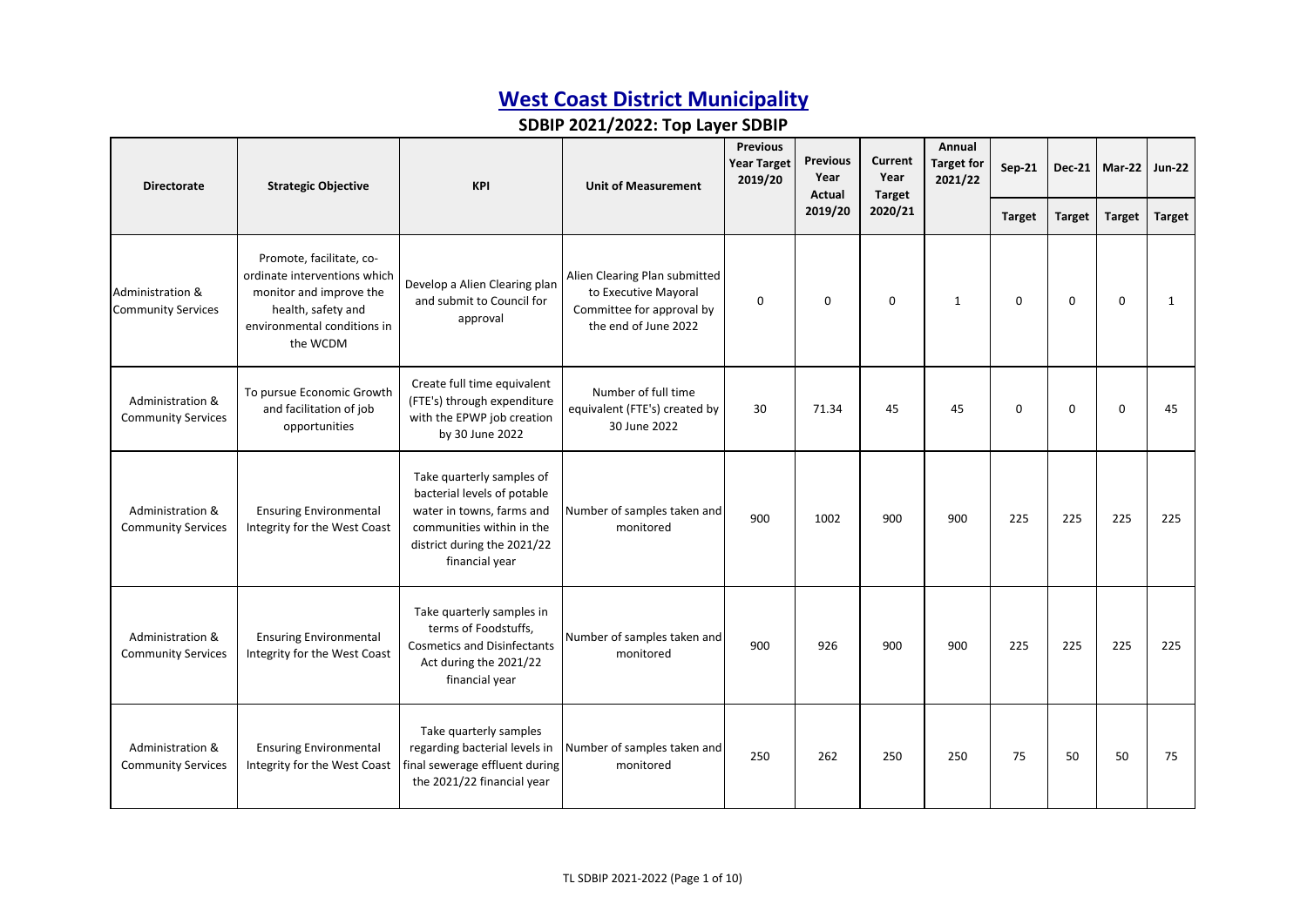| <b>Directorate</b>                            | <b>Strategic Objective</b>                            | <b>KPI</b>                                                                                                                                                                                                                               | <b>Unit of Measurement</b> | <b>Previous</b><br><b>Year Target</b><br>2019/20 |                   | <b>Previous</b><br>Current<br>Year<br><b>Target</b> | Annual<br><b>Target for</b><br>2021/22 | Sep-21        |               | Dec-21   Mar-22   Jun-22 |               |
|-----------------------------------------------|-------------------------------------------------------|------------------------------------------------------------------------------------------------------------------------------------------------------------------------------------------------------------------------------------------|----------------------------|--------------------------------------------------|-------------------|-----------------------------------------------------|----------------------------------------|---------------|---------------|--------------------------|---------------|
|                                               |                                                       |                                                                                                                                                                                                                                          |                            |                                                  | Actual<br>2019/20 | 2020/21                                             |                                        | <b>Target</b> | <b>Target</b> | <b>Target</b>            | <b>Target</b> |
| Administration &<br><b>Community Services</b> | Promoting bulk infrastructure<br>development services | The percentage of the<br>departmental capital budget<br>actually spent on capital<br>projects by 30 June 2022<br>{(Actual (including<br>commitments) amount spent<br>on projects /Total amount<br>budgeted for capital<br>projects)X100} | % of capital budget spent  | 95%                                              | 82.24%            | 95%                                                 | 95%                                    | 20%           | 70%           | 85%                      | 95%           |
| <b>Financial Services</b>                     | Promoting bulk infrastructure<br>development services | The percentage of the<br>municipal capital budget<br>actually spent on capital<br>projects by 30 June 2022<br>{(Actual (including<br>commitments) amount spent<br>on projects /Total amount<br>budgeted for capital<br>projects)X100}    | % of capital budget spent  | 95%                                              | 89.01%            | 95%                                                 | 95%                                    | 20%           | 70%           | 85%                      | 95%           |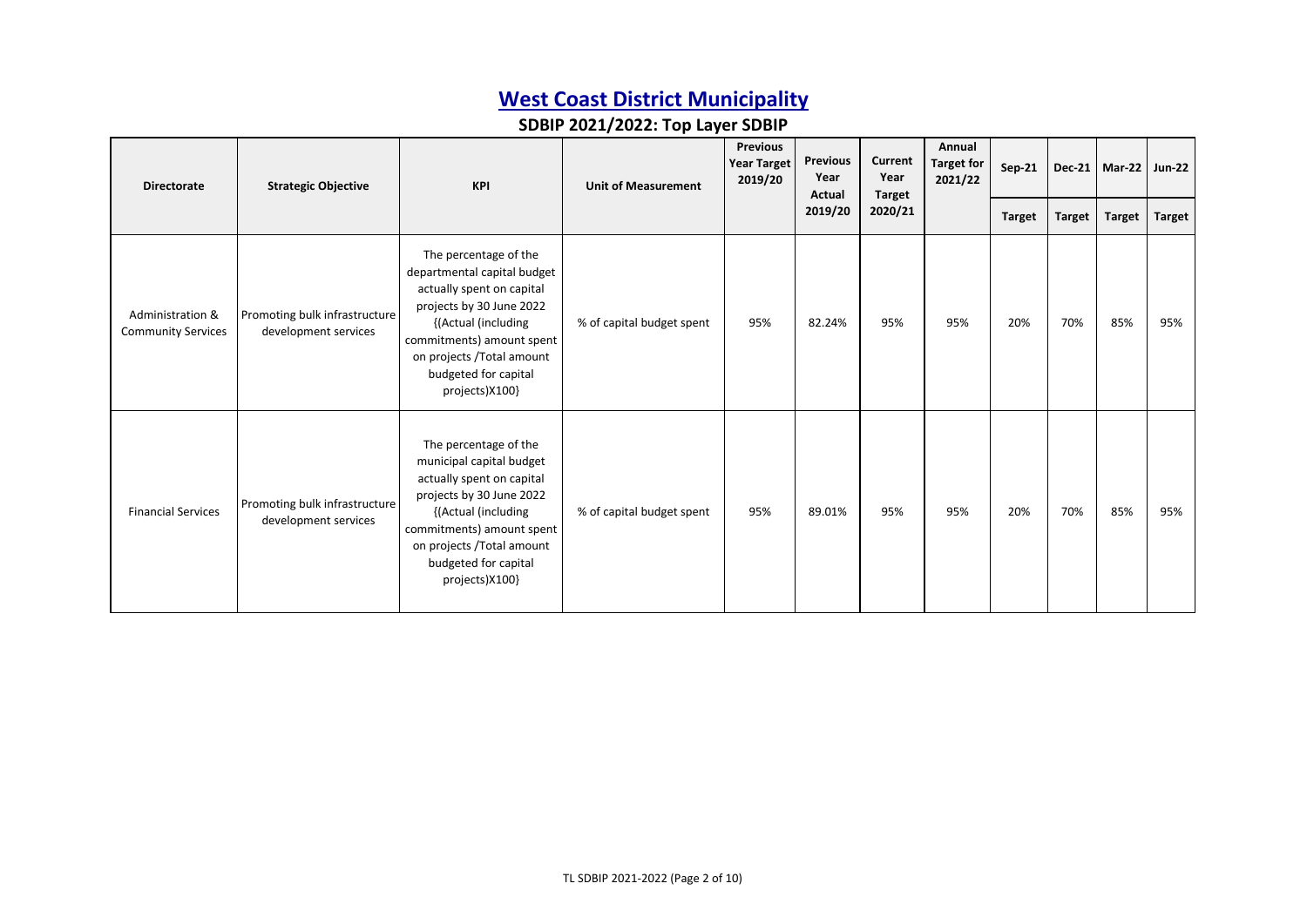| <b>Directorate</b>        | <b>Strategic Objective</b>                                 | <b>KPI</b>                                                                                                                                                                                                                                                                                                                  | <b>Unit of Measurement</b>          | <b>Year Target</b><br>2019/20 | Year<br>Actual | <b>Previous</b> |       |               |               |               |               | <b>Previous</b><br>Current<br>Year<br><b>Target</b> |  | Annual<br><b>Target for</b><br>2021/22 | <b>Sep-21</b> |  | Dec-21   Mar-22 | <b>Jun-22</b> |
|---------------------------|------------------------------------------------------------|-----------------------------------------------------------------------------------------------------------------------------------------------------------------------------------------------------------------------------------------------------------------------------------------------------------------------------|-------------------------------------|-------------------------------|----------------|-----------------|-------|---------------|---------------|---------------|---------------|-----------------------------------------------------|--|----------------------------------------|---------------|--|-----------------|---------------|
|                           |                                                            |                                                                                                                                                                                                                                                                                                                             |                                     |                               | 2019/20        | 2020/21         |       | <b>Target</b> | <b>Target</b> | <b>Target</b> | <b>Target</b> |                                                     |  |                                        |               |  |                 |               |
| <b>Financial Services</b> | <b>Ensuring Good Governance</b><br>and Financial Viability | Financial viability measured in<br>terms of the municipality's<br>ability to meet it's service<br>debt obligations as at 30 June<br>2022 ((Short Term Borrowing<br>+ Bank Overdraft + Short<br>Term Lease + Long Term<br>Borrowing + Long Term Lease)<br>/ Total Operating Revenue -<br><b>Operating Conditional Grant)</b> | % of debt coverage                  | 45%                           | 5.00%          | 45%             | 45%   | 0%            | 0%            | 0%            | 45%           |                                                     |  |                                        |               |  |                 |               |
| <b>Financial Services</b> | <b>Ensuring Good Governance</b><br>and Financial Viability | Financial viability measured in<br>terms of the outstanding<br>service debtors as at 30 June<br>2022 ((Total outstanding<br>service debtors/ revenue<br>received for services)X100)<br>excluding debtors that is<br>written off and also paid out<br>of the bad debt provisions                                             | % of outstanding service<br>debtors | 3.80%                         | 4.53%          | 3.80%           | 3.80% | 0%            | 0%            | 0%            | 3.80%         |                                                     |  |                                        |               |  |                 |               |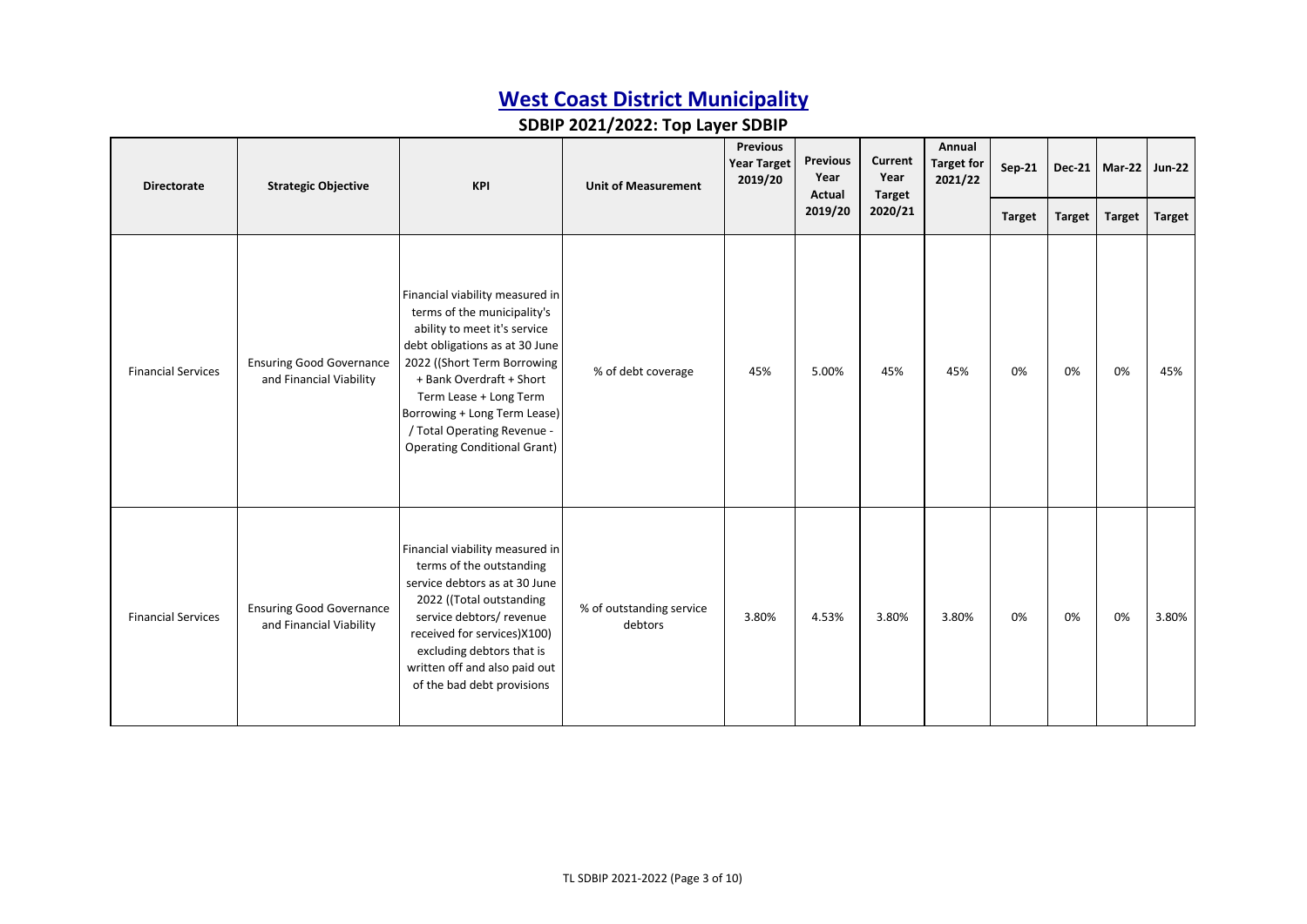| <b>Directorate</b>                 | <b>Strategic Objective</b>                                 | <b>KPI</b>                                                                                                                                                                                                                                                                                                                                                                                                                          | <b>Unit of Measurement</b>                                                                | <b>Previous</b><br><b>Year Target</b><br>2019/20 |         | <b>Previous</b><br>Year<br>Actual |     |               | Current<br>Year<br><b>Target</b> | Annual<br><b>Target for</b><br>2021/22 | Sep-21 |  | Dec-21   Mar-22   Jun-22 |  |
|------------------------------------|------------------------------------------------------------|-------------------------------------------------------------------------------------------------------------------------------------------------------------------------------------------------------------------------------------------------------------------------------------------------------------------------------------------------------------------------------------------------------------------------------------|-------------------------------------------------------------------------------------------|--------------------------------------------------|---------|-----------------------------------|-----|---------------|----------------------------------|----------------------------------------|--------|--|--------------------------|--|
|                                    |                                                            |                                                                                                                                                                                                                                                                                                                                                                                                                                     |                                                                                           |                                                  | 2019/20 | 2020/21                           |     | <b>Target</b> | <b>Target</b>                    | <b>Target</b>                          | Target |  |                          |  |
| <b>Financial Services</b>          | <b>Ensuring Good Governance</b><br>and Financial Viability | Financial viability measured in<br>terms of the available cash to<br>cover fixed operating<br>expenditure as at 30 June<br>2022 ((Cash and Cash<br>Equivalents - Unspent<br><b>Conditional Grants -</b><br>Overdraft) + Short Term<br>Investment) / Monthly Fixed<br><b>Operational Expenditure</b><br>excluding (Depreciation,<br>Amortisation, and Provision<br>for Bad Debts, Impairment<br>and Loss on Disposal of<br>Assets)). | Number of months it takes to<br>cover fix operating<br>expenditure with available<br>cash | 8.7                                              | 11.31   | 8.7                               | 8.7 | $\Omega$      | $\mathbf 0$                      | $\Omega$                               | 8.7    |  |                          |  |
| Office of the Municipal<br>Manager | <b>Ensuring Good Governance</b><br>and Financial Viability | The number of people from<br>employment equity target<br>groups employed in the three<br>highest levels of management<br>in compliance with the<br>municipality's approved<br>employment equity plan as<br>on 30 June                                                                                                                                                                                                               | Number of people appointed<br>in the three highest levels of<br>management                | 60%                                              | 42%     | 60%                               | 31% | $\Omega$      | 0                                | 0                                      | 31%    |  |                          |  |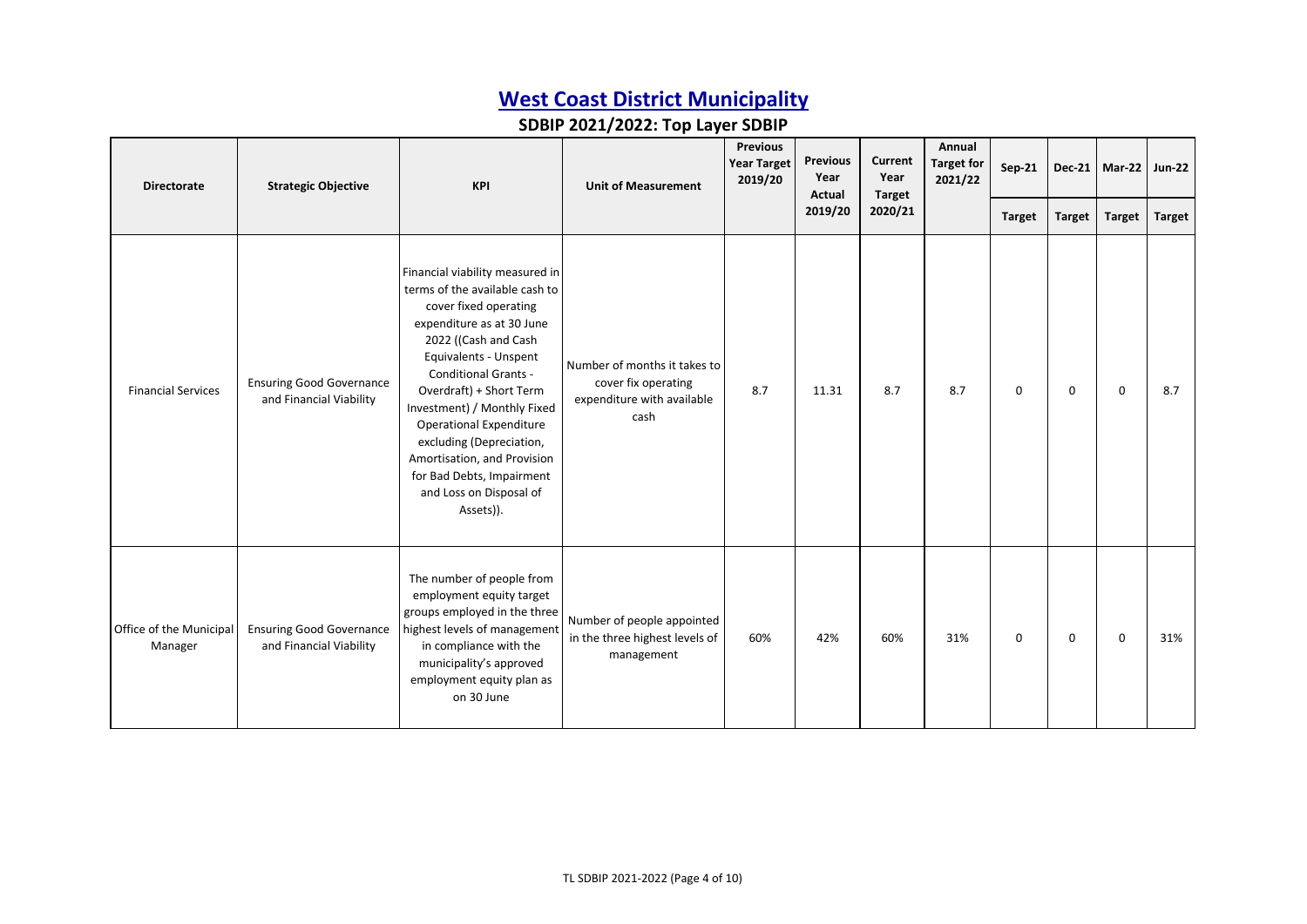| <b>Directorate</b>                 | <b>Strategic Objective</b>                                 | <b>KPI</b>                                                                                                                                                                                                         | <b>Unit of Measurement</b>                                                                                                    | <b>Previous</b><br><b>Previous</b><br><b>Year Target</b><br>Year<br>2019/20<br>Actual |              | Current<br>Year<br>Target | Annual<br><b>Target for</b><br>2021/22 | Sep-21        |               | Dec-21 $Mar-22$ | <b>Jun-22</b> |
|------------------------------------|------------------------------------------------------------|--------------------------------------------------------------------------------------------------------------------------------------------------------------------------------------------------------------------|-------------------------------------------------------------------------------------------------------------------------------|---------------------------------------------------------------------------------------|--------------|---------------------------|----------------------------------------|---------------|---------------|-----------------|---------------|
|                                    |                                                            |                                                                                                                                                                                                                    |                                                                                                                               |                                                                                       | 2019/20      | 2020/21                   |                                        | <b>Target</b> | <b>Target</b> | <b>Target</b>   | <b>Target</b> |
| Office of the Municipal<br>Manager | <b>Ensuring Good Governance</b><br>and Financial Viability | The percentage of the<br>municipality's personnel<br>budget actually spent on<br>implementing its workplace<br>skills plan by 30 June 2022<br>((Actual amount spent on<br>training/total personnel<br>budget)x100) | % of the municipality's<br>personnel budget actually<br>spent on implementing its<br>workplace skills plan                    | 1%                                                                                    | 1.48%        | 1%                        | 1%                                     | 0%            | 0%            | 0%              | 1%            |
| Office of the Municipal<br>Manager | <b>Ensuring Good Governance</b><br>and Financial Viability | Review the risk management<br>policy strategy with the<br>implementation plan and<br>submit to the risk committee<br>by 31 May 2022                                                                                | Reviewed risk management<br>policy strategy with<br>implementation plan<br>submitted to risk committee                        | $\mathbf{1}$                                                                          | $\mathbf{1}$ | $\mathbf{1}$              | $\mathbf{1}$                           | $\mathbf 0$   | 0             | $\mathbf 0$     | $\mathbf{1}$  |
| Office of the Municipal<br>Manager | Promoting Social well-being<br>of the community            | Draft the annual consolidated<br>operational plan for social<br>development interventions in<br>the district for 2021/22 and<br>submit to MAYCO by 31<br><b>March 2022</b>                                         | Consolidated operational plan<br>for social development<br>interventions in the district<br>drafted and submitted to<br>MAYCO | $\mathbf{1}$                                                                          | $\mathbf{1}$ | $\mathbf{1}$              | $\mathbf{1}$                           | $\mathbf 0$   | 0             | 1               | $\Omega$      |
| Office of the Municipal<br>Manager | <b>Ensuring Good Governance</b><br>and Financial Viability | Limit the vacancy rate to less<br>than 8% of budgeted posts by<br>30 June 2022 ((Number of<br>actual posts filled/Number of<br>budgeted posts on the<br>organogram)x100)                                           | % Vacancy rate                                                                                                                | 10%                                                                                   | 10.24%       | 8%                        | 8%                                     | 0%            | 0%            | 0%              | 8%            |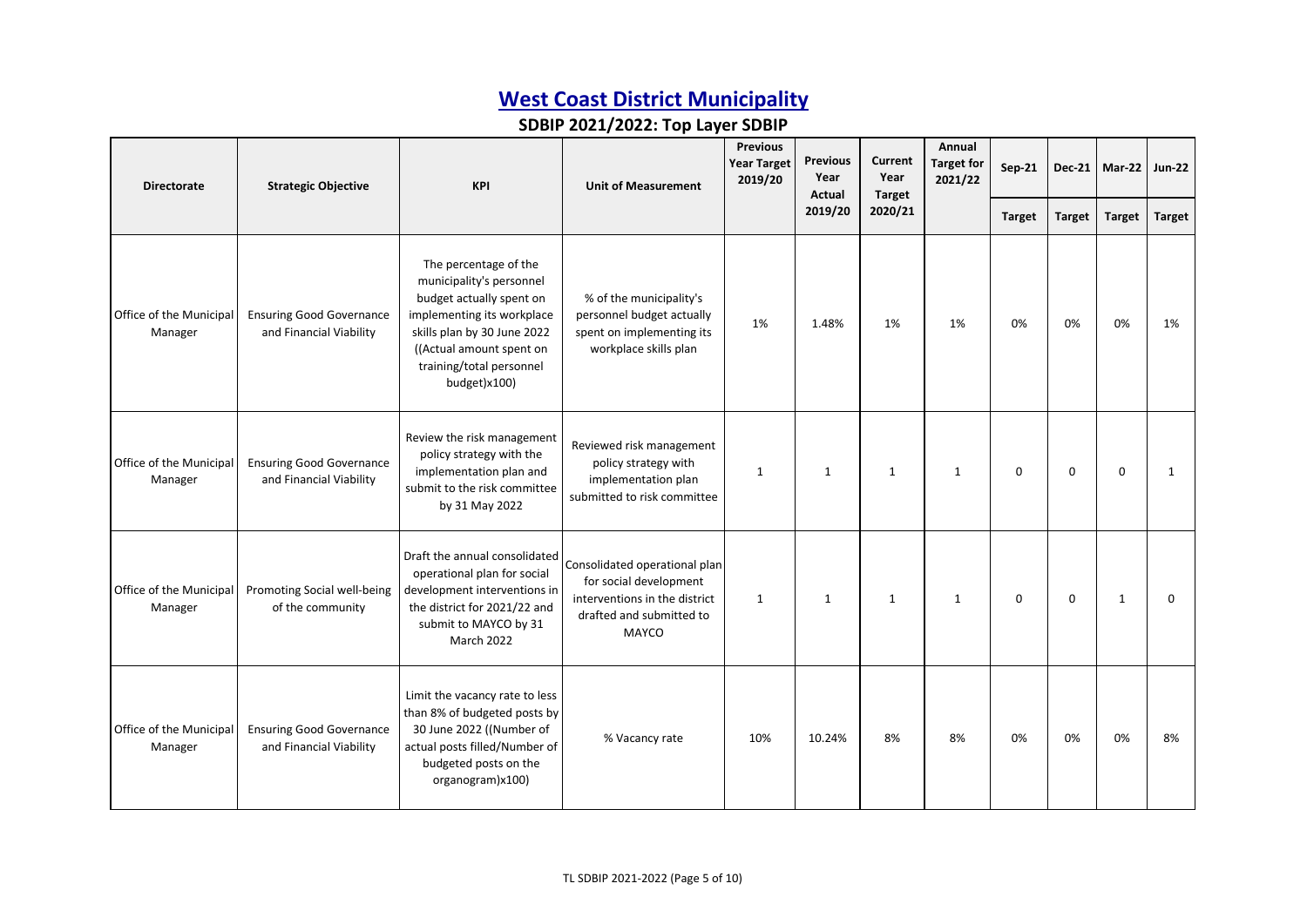| <b>Directorate</b>                 | <b>Strategic Objective</b>                                 | <b>KPI</b>                                                                                                                                                                      | <b>Unit of Measurement</b>                                                               | <b>Year Target</b><br>2019/20 |                |         | <b>Previous</b><br>Year<br>Actual |               | <b>Previous</b> |               | Current<br><b>Target for</b><br>Year<br>Target |  | <b>Sep-21</b> |  | Dec-21 $Mar-22$ | <b>Jun-22</b> |
|------------------------------------|------------------------------------------------------------|---------------------------------------------------------------------------------------------------------------------------------------------------------------------------------|------------------------------------------------------------------------------------------|-------------------------------|----------------|---------|-----------------------------------|---------------|-----------------|---------------|------------------------------------------------|--|---------------|--|-----------------|---------------|
|                                    |                                                            |                                                                                                                                                                                 |                                                                                          |                               | 2019/20        | 2020/21 |                                   | <b>Target</b> | <b>Target</b>   | <b>Target</b> | Target                                         |  |               |  |                 |               |
| Office of the Municipal<br>Manager | <b>Ensuring Good Governance</b><br>and Financial Viability | Compile the risk based audit<br>plan for 2022/23 and submit<br>to the Audit Committee for<br>consideration by 30 June<br>2022                                                   | RBAP submitted to Audit<br>Committee                                                     | $\mathbf{1}$                  | $\mathbf{1}$   | 1       | 1                                 | $\mathbf 0$   | $\mathbf 0$     | $\Omega$      | 1                                              |  |               |  |                 |               |
| Office of the Municipal<br>Manager | <b>Ensuring Good Governance</b><br>and Financial Viability | Submit progress reports on<br>the implementation of the<br>RBAP for 2021/22 to the<br>Audit Committee during the<br>2021/22 financial year                                      | Number of progress reports<br>submitted                                                  | 5                             | 5              | 5       | 5                                 | $\mathbf 0$   | $\overline{2}$  | 1             | $\overline{2}$                                 |  |               |  |                 |               |
| Office of the Municipal<br>Manager | <b>Ensuring Good Governance</b><br>and Financial Viability | Co-ordinate the functioning of<br>the audit committee during<br>the 2021/22 financial year                                                                                      | Number of meetings<br>coordinated                                                        | 4                             | $\overline{7}$ | 4       | $\overline{4}$                    | 1             | $\mathbf{1}$    | 1             | 1                                              |  |               |  |                 |               |
| Office of the Municipal<br>Manager | <b>Ensuring Good Governance</b><br>and Financial Viability | Perform quarterly risk<br>assessments per the Risk<br>Implementation Plan and<br>submit report with<br>amendments to the risk<br>committee during the<br>2021/22 financial year | Number of risk assessments<br>performed and report<br>submitted to the risk<br>committee | 4                             | 4              | 4       | Δ                                 | $\mathbf{1}$  | $\mathbf{1}$    | $\mathbf{1}$  | 1                                              |  |               |  |                 |               |
| Office of the Municipal<br>Manager | <b>Ensuring Good Governance</b><br>and Financial Viability | Initiate the meeting of the<br>district coordinating forum<br>(Technical) during the<br>2021/22 financial year                                                                  | Number of meetings initiated                                                             | 4                             | 3              | 4       | Δ                                 | $\mathbf{1}$  | $\mathbf{1}$    | $\mathbf{1}$  | 1                                              |  |               |  |                 |               |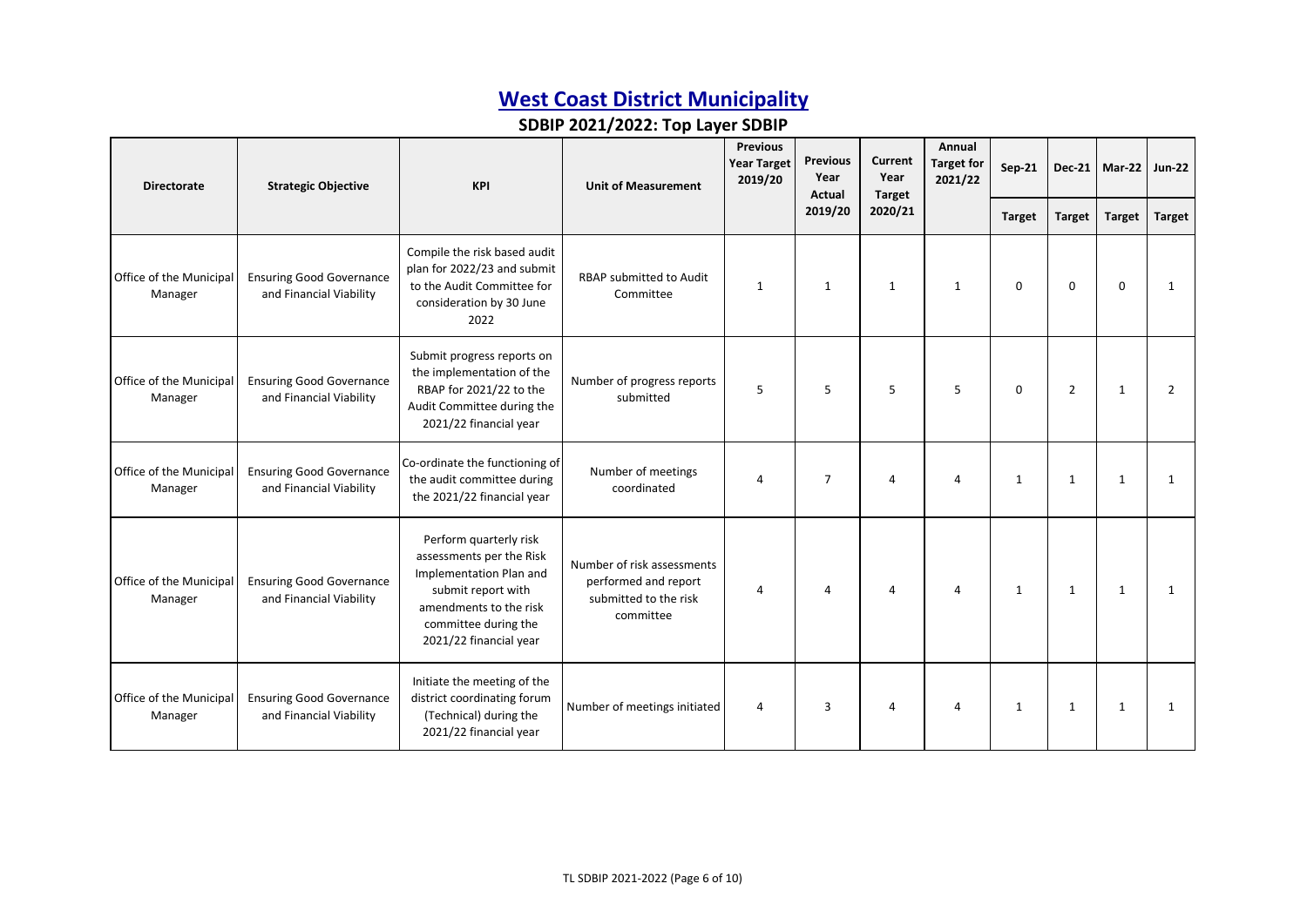| <b>Directorate</b>                 | <b>Strategic Objective</b>                                            | <b>KPI</b>                                                                                                                                                          | <b>Unit of Measurement</b>                                                                                                | <b>Previous</b><br><b>Previous</b><br><b>Year Target</b><br>Year<br>2019/20<br>Actual |              |                | Current<br>Year<br>Target | Annual<br><b>Target for</b><br>2021/22 | <b>Sep-21</b> |                | Dec-21   Mar-22   Jun-22 |  |
|------------------------------------|-----------------------------------------------------------------------|---------------------------------------------------------------------------------------------------------------------------------------------------------------------|---------------------------------------------------------------------------------------------------------------------------|---------------------------------------------------------------------------------------|--------------|----------------|---------------------------|----------------------------------------|---------------|----------------|--------------------------|--|
|                                    |                                                                       |                                                                                                                                                                     |                                                                                                                           |                                                                                       | 2019/20      | 2020/21        |                           | <b>Target</b>                          | <b>Target</b> | <b>Target</b>  | <b>Target</b>            |  |
| Office of the Municipal<br>Manager | To pursue Economic Growth<br>and facilitation of job<br>opportunities | Host 10 sessions to promote<br>skills development and<br>support the Tourism SMME<br>business sector by 30 June<br>2022                                             | Number of sessions hosted                                                                                                 | 10                                                                                    | 14           | 10             | 10                        | 3                                      | 3             | $\overline{3}$ | 1                        |  |
| Office of the Municipal<br>Manager | To pursue Economic Growth<br>and facilitation of job<br>opportunities | Carry out 18 tourism<br>promotional activities by 30<br>June 2022                                                                                                   | Number of activities carried<br>out                                                                                       | 18                                                                                    | 18           | 18             | 18                        | 4                                      | 4             | $\Delta$       |                          |  |
| Office of the Municipal<br>Manager | To pursue Economic Growth<br>and facilitation of job<br>opportunities | <b>Assist 12 Tourism BEE</b><br>entrepreneurs with starting<br>and growing businesses e.g.<br>research, business plans and<br>skills development by 30 June<br>2022 | Number of Tourism BEE<br>entrepreneurs assisted                                                                           | 8                                                                                     | 17           | 12             | 12                        | 3                                      | 3             | $\overline{3}$ | 3                        |  |
| Office of the Municipal<br>Manager | <b>Ensuring Good Governance</b><br>and Financial Viability            | Review the District Economic<br>Development Strategy and<br>submit to Council by 31<br>March 2022                                                                   | <b>District Economic</b><br><b>Development Strategy</b><br>reviewed and submitted to<br>Council by 31 March 2022          | $\mathbf{1}$                                                                          | $\mathbf{0}$ | 1              | $\mathbf{1}$              | $\Omega$                               | $\Omega$      | $\mathbf{1}$   | $\Omega$                 |  |
| Office of the Municipal<br>Manager | <b>Ensuring Good Governance</b><br>and Financial Viability            | Review and update the<br>organisational structure and<br>submit to Management by 30<br>November 2021 and Council<br>by 31 March 2022                                | Reviewed organisational<br>structure submitted to<br>management by 30<br>November 2021 and to<br>Council by 31 March 2022 | 1                                                                                     | 1            | $\overline{2}$ | $\overline{2}$            | $\mathbf 0$                            | 1             | $\mathbf{1}$   | $\Omega$                 |  |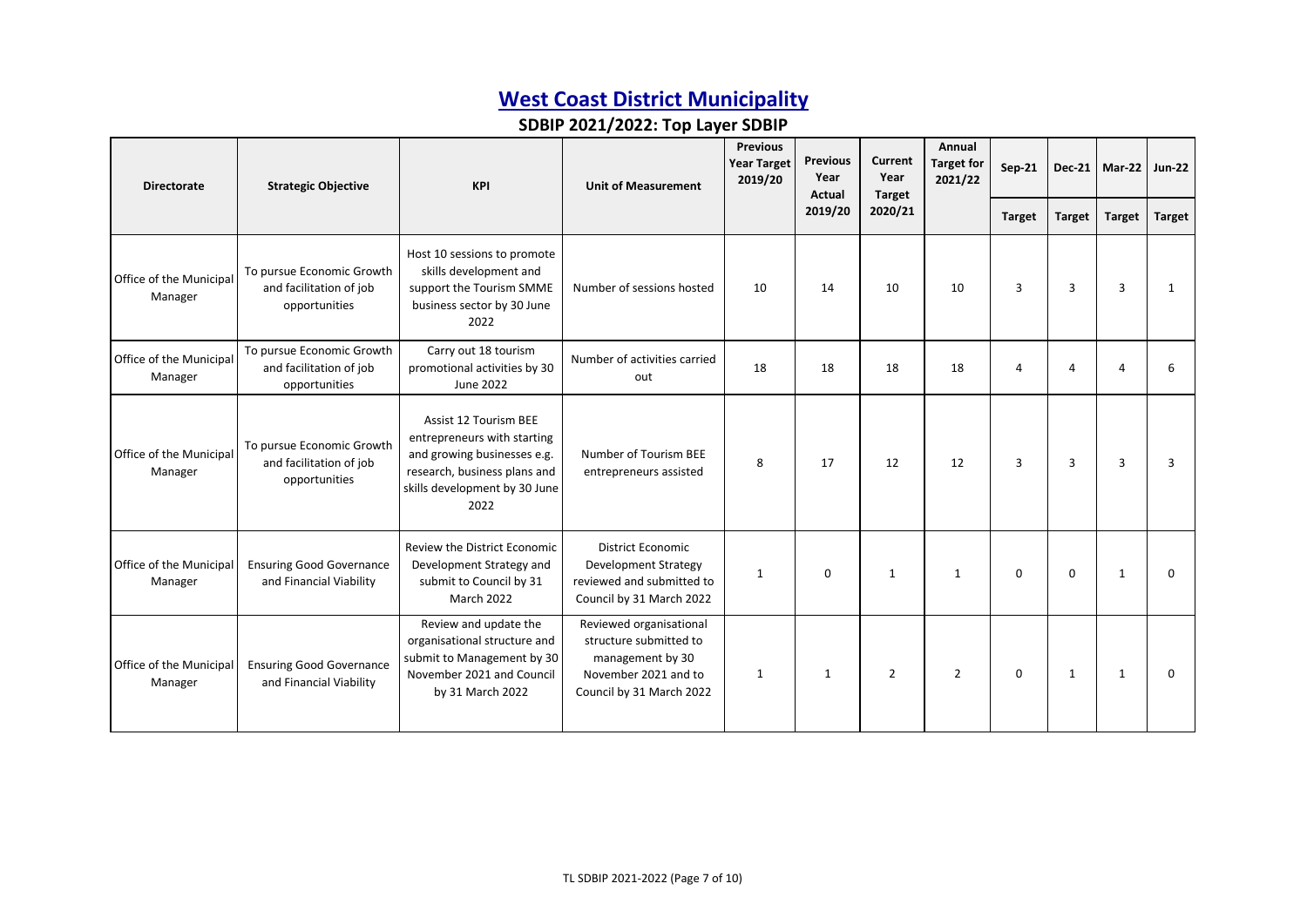| <b>Directorate</b>        | <b>Strategic Objective</b>                                                                                                                           | <b>KPI</b>                                                                                                                                                                                                                               | <b>Unit of Measurement</b>                                                                                   |             | <b>Previous</b><br><b>Previous</b><br><b>Year Target</b><br>Year<br>2019/20<br>Actual |             | Current<br>Year<br><b>Target</b> |               | Annual<br><b>Target for</b><br>2021/22 | <b>Sep-21</b> | <b>Dec-21</b> | Mar-22 | <b>Jun-22</b> |
|---------------------------|------------------------------------------------------------------------------------------------------------------------------------------------------|------------------------------------------------------------------------------------------------------------------------------------------------------------------------------------------------------------------------------------------|--------------------------------------------------------------------------------------------------------------|-------------|---------------------------------------------------------------------------------------|-------------|----------------------------------|---------------|----------------------------------------|---------------|---------------|--------|---------------|
|                           |                                                                                                                                                      |                                                                                                                                                                                                                                          |                                                                                                              |             | 2019/20                                                                               | 2020/21     |                                  | <b>Target</b> | <b>Target</b>                          | <b>Target</b> | <b>Target</b> |        |               |
| Manager                   | Office of the Municipal Promoting bulk infrastructure<br>development services                                                                        | The percentage of the<br>departmental capital budget<br>actually spent on capital<br>projects by 30 June 2022<br>{(Actual (including<br>commitments) amount spent<br>on projects /Total amount<br>budgeted for capital<br>projects)X100} | % of capital budget spent                                                                                    | 95%         | 38.13%                                                                                | 95%         | 95%                              | 20%           | 70%                                    | 85%           | 95%           |        |               |
| <b>Technical Services</b> | Promoting bulk infrastructure<br>development services                                                                                                | The percentage of the<br>departmental capital budget<br>actually spent on capital<br>projects by 30 June 2022<br>{(Actual (including<br>commitments) amount spent<br>on projects /Total amount<br>budgeted for capital<br>projects)X100} | % of capital budget spent                                                                                    | 95%         | 86.25%                                                                                | 95%         | 95%                              | 20%           | 70%                                    | 85%           | 95%           |        |               |
| <b>Technical Services</b> | Promote, facilitate, co-<br>ordinate interventions which<br>monitor and improve the<br>health, safety and<br>environmental conditions in<br>the WCDM | Develop a updated Waste<br>Management Plan and submit<br>to Council for approval                                                                                                                                                         | <b>IWMPlan submitted to</b><br><b>Executive Mayoral Committee</b><br>for approval by the end of<br>June 2022 | $\mathbf 0$ | $\mathbf 0$                                                                           | $\mathbf 0$ | 1                                | $\Omega$      | 0                                      | $\Omega$      | 1             |        |               |
| <b>Technical Services</b> | Promoting bulk infrastructure<br>development services                                                                                                | Grade 16 000 kilometers of<br>road by 30 June 2022                                                                                                                                                                                       | Number of kilometers graded                                                                                  | 16 000      | 14879.28                                                                              | 16 000      | 16 000                           | 4 2 2 5       | 3 9 3 0                                | 4 0 3 0       | 3815          |        |               |
| <b>Technical Services</b> | Promoting bulk infrastructure<br>development services                                                                                                | Re-gravel 34,18 kilometers of Number of kilometers of road<br>roads by 30 June 2022                                                                                                                                                      | re-graveled                                                                                                  | 44.00       | 85.31                                                                                 | 39.68       | 34,18                            | 5,73          | 5,73                                   | 0             | 22,72         |        |               |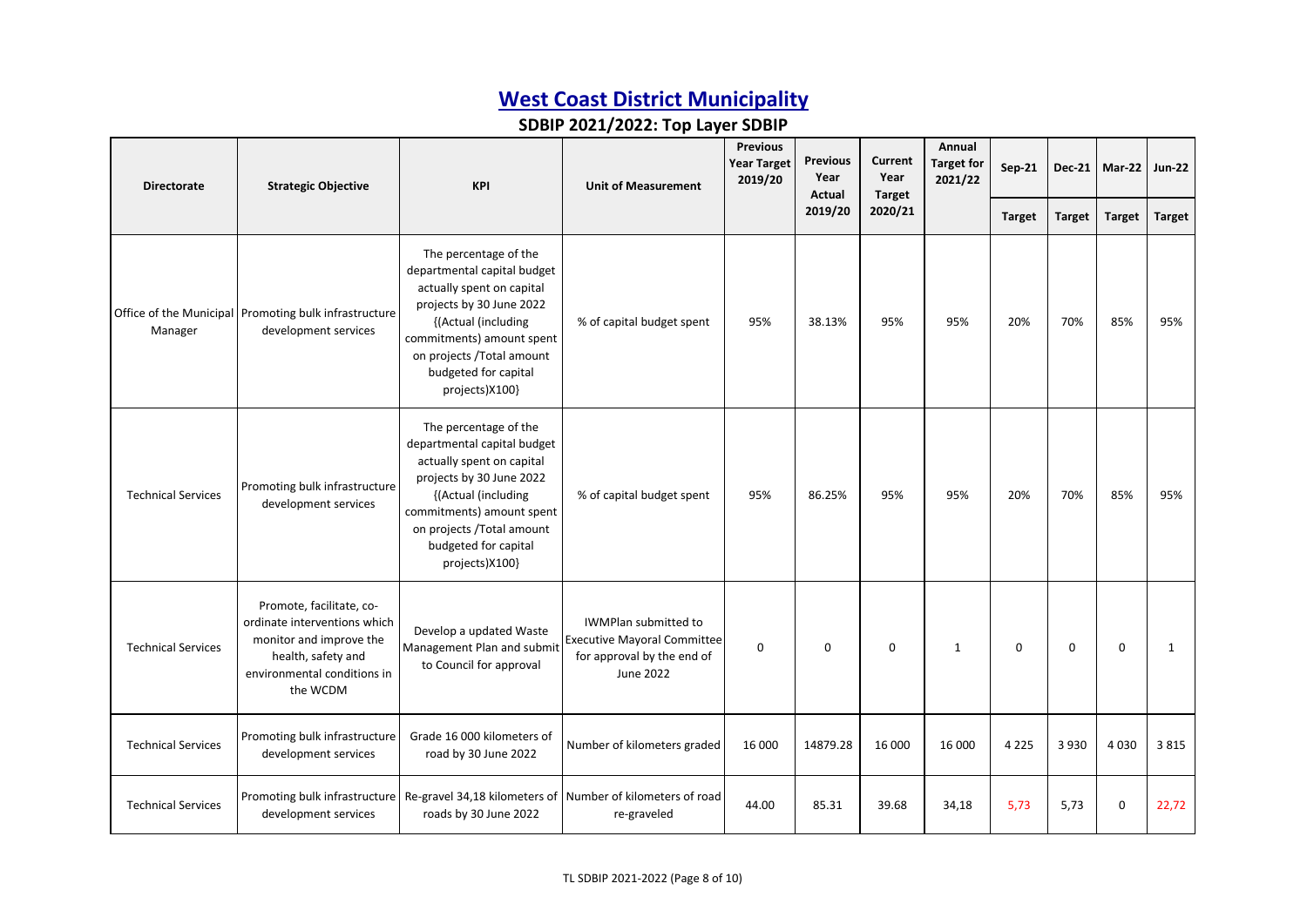| <b>Directorate</b>        | <b>Strategic Objective</b>                                            | <b>KPI</b>                                                                                                                                                                                            | <b>Unit of Measurement</b>                                                                                                                                                   | <b>Previous</b><br><b>Year Target</b><br>2019/20 | <b>Previous</b><br>Year<br>Actual | Current<br>Year<br><b>Target</b> | Annual<br><b>Target for</b><br>2021/22 | Sep-21        |               | Dec-21   Mar-22 | <b>Jun-22</b> |
|---------------------------|-----------------------------------------------------------------------|-------------------------------------------------------------------------------------------------------------------------------------------------------------------------------------------------------|------------------------------------------------------------------------------------------------------------------------------------------------------------------------------|--------------------------------------------------|-----------------------------------|----------------------------------|----------------------------------------|---------------|---------------|-----------------|---------------|
|                           |                                                                       |                                                                                                                                                                                                       |                                                                                                                                                                              |                                                  | 2019/20                           | 2020/21                          |                                        | <b>Target</b> | <b>Target</b> | <b>Target</b>   | <b>Target</b> |
| <b>Technical Services</b> | Promoting bulk infrastructure<br>development services                 | from gravel to bitumen<br>surface by 30 June 2022                                                                                                                                                     | Upgrade 6 kilometers of roads Number of kilometers of road<br>upgraded from gravel to<br>bitumen                                                                             | 4                                                | 4.66                              | $\mathbf 0$                      | 6                                      | $\mathbf 0$   | 3             | $\mathbf 0$     | 3             |
| <b>Technical Services</b> | Promoting bulk infrastructure<br>development services                 | Reseal 304828 square metres<br>of surfaced roads by 30 June<br>2022                                                                                                                                   | Amount of square metres of<br>road resealed                                                                                                                                  | 13                                               | 12.74                             | 316 622                          | 304 828                                | 99631         | 123869        | 81328           | 0             |
| <b>Technical Services</b> | Promoting bulk infrastructure<br>development services                 | Comply 95% with water<br>quality parameters as per<br>SANS 241 physical and micro<br>parameters for West Coast<br>Bulk Water Supply during the<br>2021/22 financial year                              | % compliance with the water<br>quality parameters                                                                                                                            | 90%                                              | 99.73%                            | 95%                              | 95%                                    | 95%           | 95%           | 95%             | 95%           |
| <b>Technical Services</b> | Promoting bulk infrastructure<br>development services                 | Limit average % water loss for<br>last 12 months to less than<br>5% {(Number of Kiloliters<br>Water Purified - Number of<br>Kiloliters Water Sold) /<br>Number of Kiloliters Water<br>Purified _ 100} | % average water loss for last<br>12 months {(Number of<br>Kiloliters Water Purified -<br>Number of Kiloliters Water<br>Sold) / Number of Kiloliters<br>Water Purified _ 100} | 5%                                               | 2.11%                             | 5%                               | 5%                                     | 5%            | 5%            | 5%              | 5%            |
| <b>Technical Services</b> | To pursue Economic Growth<br>and facilitation of job<br>opportunities | Create temporary job<br>opportunities with man days<br>paid through projects by 30<br>June                                                                                                            | Number of man days paid                                                                                                                                                      | 1200                                             | 4923                              | 3000                             | 3000                                   | $\Omega$      | 0             | $\Omega$        | 3000          |